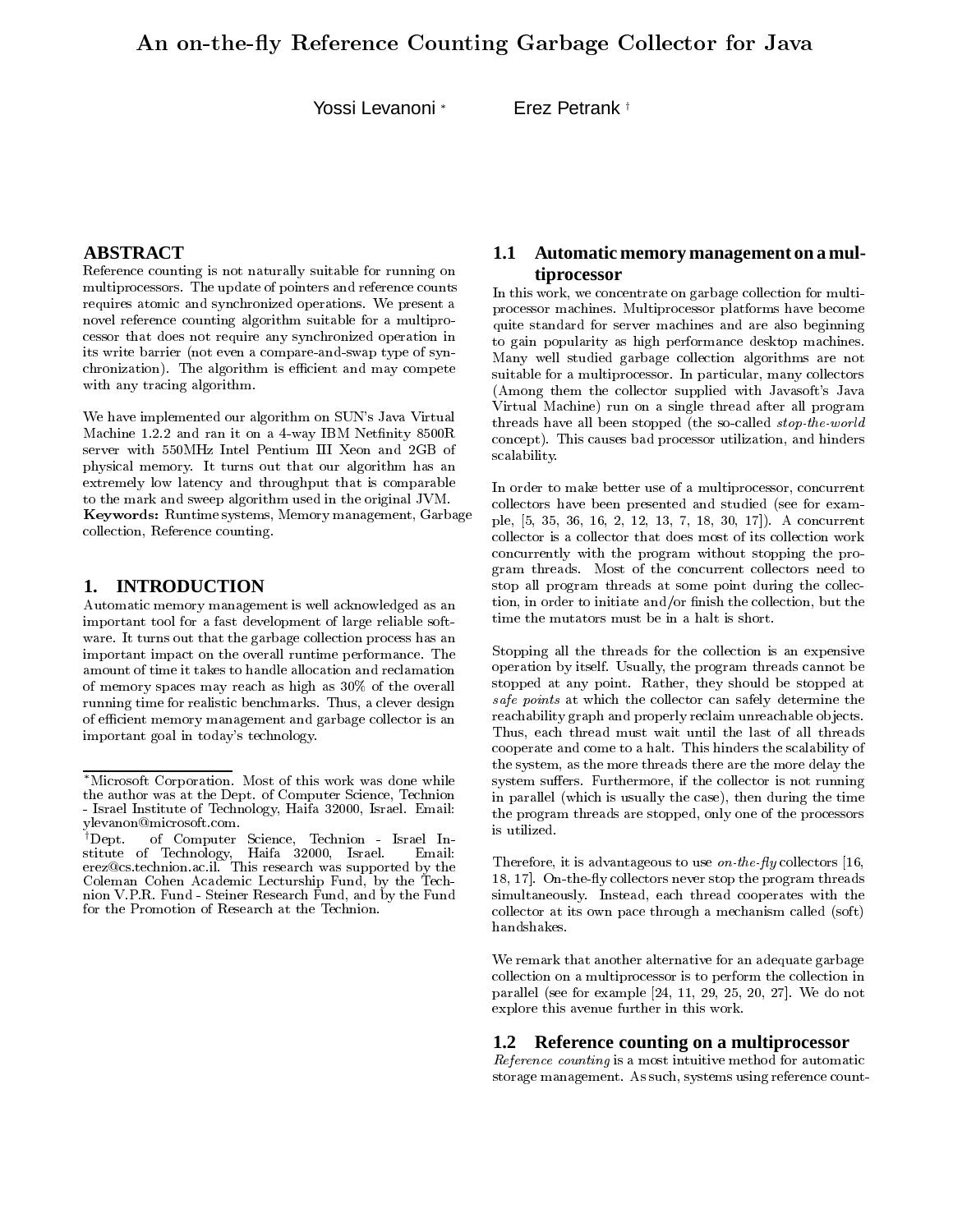ing were implemented starting from the sixties (c.f. [10].) The main idea is that we keep for each object a count of the number of references that reference the object. When this number becomes zero for an object  $o$ , we know that  $o$ can be reclaimed. At that point, o is added to the free list and the counter of all its predecessors (i.e., the objects that are referenced by the object  $o$ ) are decremented, initiating perhaps more reclamations.

Reference counting seems very promising to future garbage collected systems. Especially with the spread of the 64 bit architectures and the increase in usage of very large heaps. Tracing collectors must traverse all live objects, and thus, the bigger the usage of the heap (i.e., the amount of live objects in the heap), the more work the collector must perform. Reference counting is different. The amount of work is proportional to the amount of work done by the user program between collections plus the amount of space that is actually reclaimed. But it does not depend on the space consumed by live objects in the heap.

The study and use of reference counting on a multiprocessor has not been extensive and thorough as the study of concurrent and parallel tracing collectors. The reason is that reference counting has a seemingly inherent problem with respect to concurrency: the update of the reference counts must be atomic since they are being updated by all program threads. Furthermore, when updating a pointer, a thread must know the previous value of the pointer-slot being updated, in spite of many such writes occuring in parallel. Otherwise, a confusion occurs in the bookkeeping of the reference counts. Thus, the naive solution requires a lock on any update operation. More advanced solutions have recently reduced this overhead to a compare-and-swap operation, which is still a time consuming write-barrier.

#### $1.3$ This work

In this work, we present a new on-the-fly reference counting garbage collector with extremely fine synchronization. In particular, we avoid any synchronization in the write barrier. We proceed with an overview on the novel ideas in our algorithm, with which we could obtain this advantage. A detailed precise description of these ideas is given in the rest of the paper.

Our algorithm, following Deutsch and Bobrow's Deferred *Reference Counting* [14], does not keep account of changes to local pointers (in stack and registers) since keeping this account is too expensive. Instead, it only keeps account of pointers in the heap (Denoted heap reference count). Once in a while (when garbage collection is required), the collector inspects all objects with heap reference count zero. Those not referenced by the roots may be reclaimed. Our first observation is that many more updates of the reference counts are redundant and may be avoided. Consider a pointer slot that, between two garbage collections is assigned the values  $o_0, o_1, o_2, \ldots, o_n$  for objects  $o_0, \ldots, o_n$  in the heap. There are  $2n$  updates of reference counts made for these assignments:  $\text{RC}(o_0)$  -,  $\text{RC}(o_1)$ ++,  $\text{RC}(o_1)$  -,  $\text{RC}(o_2)$ ++, ...  $\mathrm{RC}(o_n)$ ++. However, only two are required:  $\mathrm{RC}(o_0)$ - and  $\mathrm{RC}(o_n)$ ++. Building on this observation, we note that in order to update all reference counts of all objects before a garbage collection, it is enough to know which pointer slots have been modified between the collections, and for each such slot, we must be able to tell what its value in the previous garbage collection was, and what its current value is.

In our algorithm, we keep a record of all pointer slots that have been modified. We also keep the "old" value that existed in the slot before it was first modified. It may seem that we have a problem to obtain this value in a concurrent setting, and indeed, special care must be used to make sure that this value is properly registered. However, we do that without any synchronization operation. We denote the algorithm resulting from the discussion so far as the snapshot *algorithm*. The exact details of the snapshot algorithm are presented in Section 3 below.

Next, we look at the collection itself. The naive implementation of the above approach is to stop all the threads and read the values currently kept in all modified slots. This translates to taking a snapshot of the heap (or only a snapshot of the interesting fields in the heap). Such an approach does not allow full concurrency of the collector (it is not onthe-fly), although it is sound. In order to make the collector on-the-fly, we borrow ideas from the world of distributed computing. When taking a snapshot in a distributed environment, one does not stop all the computers over the distributed environment. Instead, one takes a snapshot of each computer at a time, but as the snapshots are being recorded, special care is taken to avoid confusion due to the non-instantaneous view. For example, all messages between computers are recorded as well. In our case, we will use a similar solution. We will take a non-instantaneous view of the interesting pointer slots in the heap, but while checking these slots, we will use a special mechanism to avoid confusion. We denote this view of the heap the sliding view. The sliding view algorithm is briefly described in Section 4. Due to lack of space, we provide the details of the sliding view algorithm as well as implementation details, the allocator mechanism, and a proof of correctness for the algorithm in the full paper [28].

# 1.4 Cycle collection

A major disadvantage of reference counting is that it does not collect cycles. We have chosen to collect cycles with an on-the-fly mark-and-sweep collector. The Mark-and-sweep algorithm is run seldom to collect cycles and restore stuck reference counts. (Like in [33, 42, 38, 8, 8], we use only two bits for the reference count and thus, stuck counters are created on the fly, and are restored by the mark-and-sweep algorithm.)

We use a novel on-the-fly mark-and-sweep collector that we have designed especially for our reference counting algorithm. Note that it is quite natural to base a mark-andsweep collector on a snapshot of the heap. The marking can be done on the snapshot view of the heap, and since unreachable objects remain unreachable, changes in the heap do not foil the collection of garbage. We adapt this basic idea to the sliding view notion, thus obtaining a tracing collector perfectly fitting into our setting.

We do not elaborate on the mark-and-sweep collector in this paper. The algorithm is described in our full paper [28]. All measurements of throughput and latency in this paper are reported for the reference count collector run most of the times and the on-the-fly mark-and-sweep run seldom.

# 1.5 Memory consistency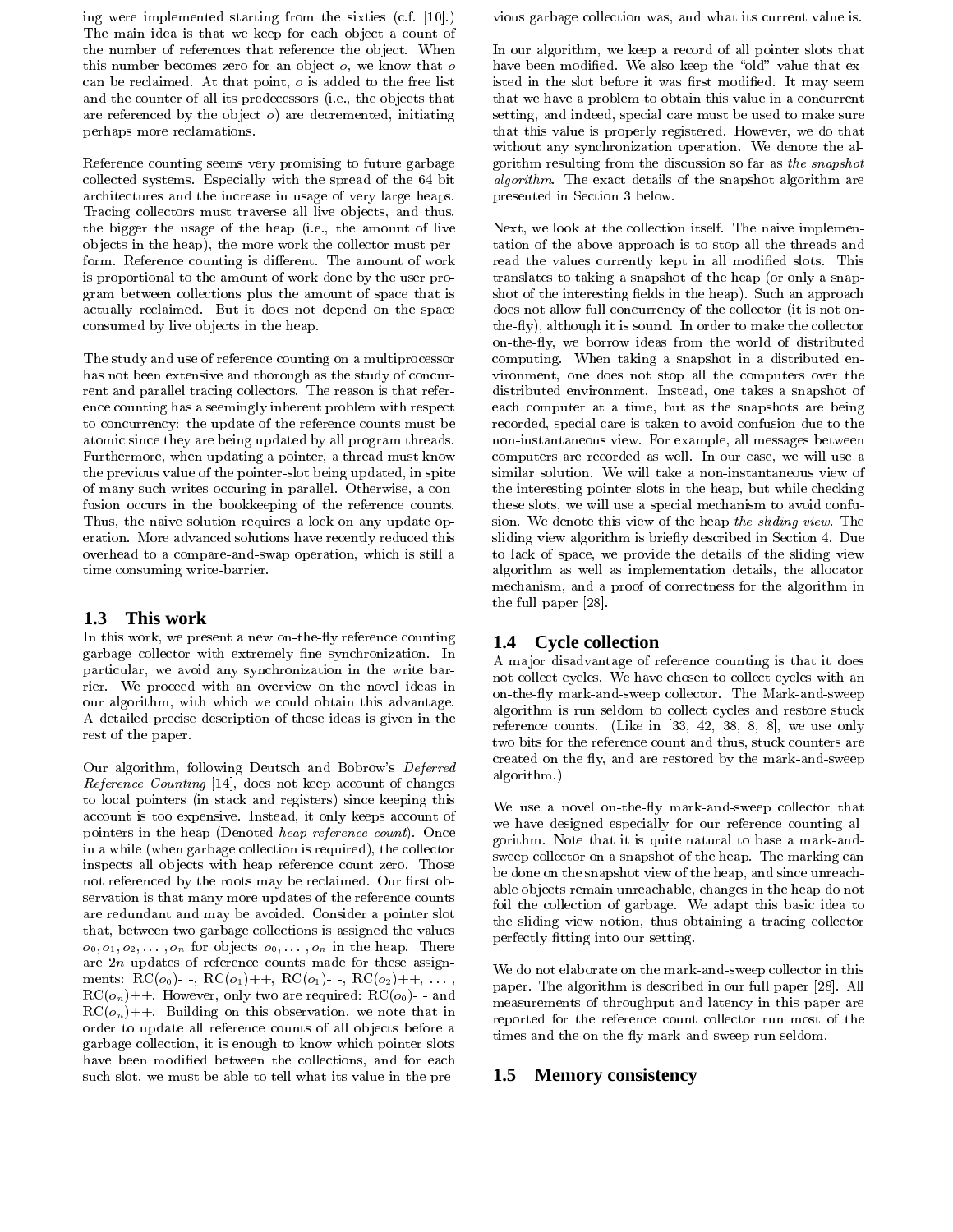The algorithm presented in the paper requires a sequentially consistent memory. However, three simple modifications can make the algorithm suitable for platforms that do not provide sequentially consistent memory. We remark that we did not encounter problems in the runs we made on the Intel platform. We list the modifications required and discuss their cost in Section 5 below.

# 1.6 Implementation

We have implemented our algorithm on SUN's Java Virtual Machine 1.2.2 and ran it on a 4-way IBM Netfinity 8500R server with a 550MHz Intel Pentium III Xeon processor and 2GB of physical memory. We used the two standard Java multithreaded benchmarks: SPECjbb2000 and the mtrt benchmark from SPECjvm98. These benchmarks are described in detail in SPEC's Web site[37]. It turns out that our algorithm has an extremely low latency. It improves over the original JVM by two orders of magnitude. As for efficiency, the JVM with our reference counting collector bits the original JVM by up to 10% improvement in the overall running time with the mtrt benchmark. As for SPECjbb, if we allow a large maximum heap (which is the target of our collector), then our collector slightly improves over the running time of the original JVM. With smaller heaps the original JVM does better than ours for SPECjbb.

### $1.7<sub>z</sub>$ **Results**

In Section 6 we report the measurements we ran with our collector. We note that the throughput is basically the same as the original tracing collector. For the multithreaded mtrt benchmark our collector improved the throughput up to a 10% difference in the overall running time. For SPEC jbb00 our collector had a throughput similar to the original collector. In terms of latency, we got one of the best reported results in the literature. The measure we report is the one reported by SPECjbb00: the maximum time it takes to complete a transaction. It is the same measure that was reported by Domani et. al. [19]. But whereas Domani et. al. ran an IBM JVM with a JIT compiler, our collector gave similar maximal transaction times (20-120ms depending on the number of threads) with the assembler loop (and no compilation). Incorporating our collector with a JIT compiler would no doubt improve the transaction time substantially. We remark that our result and the result of Domani et. al. are incomparable with those of Bacon et. al. [3] since Bacon et. al. report the exact pause times, measured by the Jalapeno JVM.

# 1.8 Related work

The traditional method of reference counting, was first developed for Lisp by Collins [10]. It was later used in Small talk-80 [22], the AWK [1] and Perl [39] programs. Improvements to the naive algorithm were suggested in several subsequent papers. Weizman [40] studied ameliorating the delay introduced by recursive deletion. Deutsch and Bobrow [14] eliminated the need for a write barrier on local references (in stack and registers). This method was later adapted for Modula-2+  $[12]$ . Further study on reducing work for local variables can be found in  $[6]$  and  $[31]$ . Several works  $[33, 42, 38, 8, 8]$  use a single bit for each reference counter with a mechanism to handle overflows. The idea being that most objects are singly-referenced, except for the duration of short transitions.

DeTreville [12] describes a concurrent multiprocessor ref-

erence counting collector for Modula-2+. This algorithm adapts Deutsch and Bobrow's ideas of deferred reference counting and transaction log for a multiprocessor system. However, the update operation is done inside a critical section that uses a single central lock. This implies that only a single update can occur simultaneously in the system, placing a hard bound on its scalability.

Plakal and Fischer in [32] propose a collection method based on reference counting for architectures that support explicit multi-threading on the processor level. Their method requires co-routine type of cooperation between the program thread and corresponding "shadow" collector threads and therefore is probably not suitable for stock SMPs, as SMP architectures do not support this kind of interaction in a natural and efficient manner.

Algorithms that perform garbage collection using a snapshot of the heap appear in  $[21, 43]$ . In terms of synchronization requirements and characteristics our work is similar to that of Doligez-Leroy-Gonthier [18, 17] in the sense that we use only fine synchronization, we never require a full halt of the system (the mutators are required to cooperate a few times per collection cycle). In our tracing algorithm we have used an object sweeping method similar to that presented in [18, 17.

#### 1.9 The work of Bacon et. al.

Independently of this work, Bacon et. al. [3, 4] have built an on-the-fly reference counting algorithm appropriate for a multiprocessor. Their work presents a big step towards making reference counting practical for servers. Since our work and theirs are closely related (both introduce an onthe fly reference counting collector with extremely low pause times), we would like to elaborate on the relations between these two collectors.

Reducing synchronization. A naive approach to multiprocessor reference counting requires at least three compareand swaps in the write barrier. One for the update of the pointer and two for the updates of the two reference count. DeTreville [12] has used a lock on each update to make sure that no two pointer updates are executed concurrently. Bacon et. al. [3] made a significant step into exploiting multiprocessor concurrency by reducing the number of synchronizing operations to a single compare-and-swap. While significantly reducing the cost of synchronization, their write barrier still contains a compare-and-swap for each pointer update. In our work, using our novel sliding view idea, we have managed to completely eliminate synchronization in the write barrier. This major improvement is one of the more important contributions of this work.

Improving throughput: It is not possible to compare the throughput of the two collectors since they have been run on different platforms and compared against different base JVM's. Our collector demonstrate a throughput which is comparable to the original SUN JVM. Bacon et. al. [3] report a reduction of around 10% in the throughput of their JVM compared to the original Jalapeno JVM.

Improving latency. With respect to pause times, the measured results provided by Bacon et. al. are incomparable with ours. Bacon et. al. used the Jalapeno JVM to mea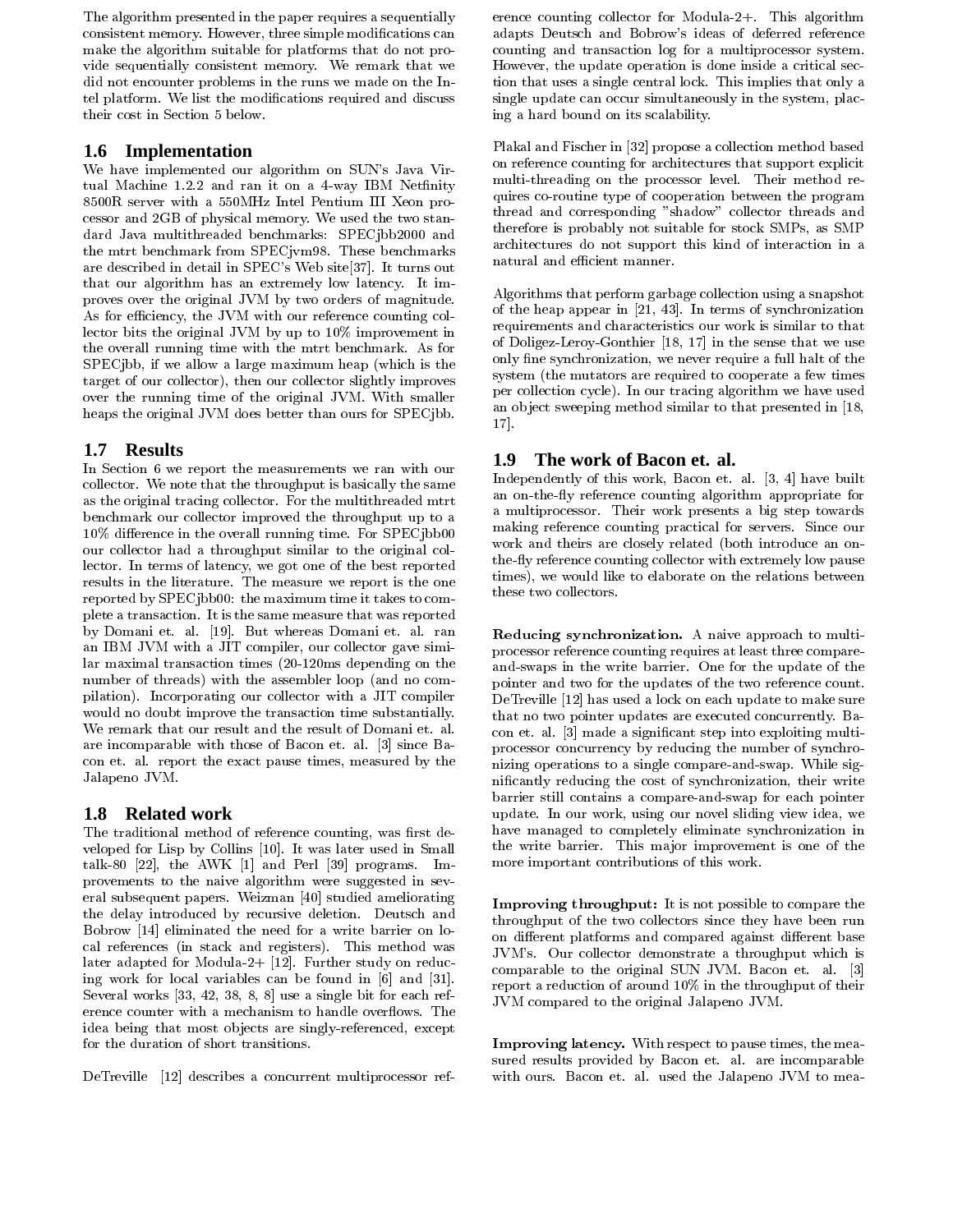sure the exact pause times. Unfortunately, we did not have the means to get such a measure, which is provided by the Jalapeno JVM. Instead, like in [19], we use the report output by the SPEC (bb00 benchmark. It reports the maximum time it takes to complete a transaction. Our results show excellent latency with respect to previous reports of this nature. We believe that measuring the maximum time for a transaction is more meaningful than the shortest garbage collection pause, because it takes into account the slowdown imposed by the collector also. E.g., a collector with very frequent but short pause times might be less good than a collector with slightly longer but much less frequent pause times. This is an important issue in concurrent and incremental collection.

Sequential memory consistency vs. floating garbage. Our algorithm requires sequential memory consistency. However, as explained in section 5 below, this limitation can be overcome at a negligible cost. The algorithm in [3] can run on any platform. But the cost of this robustness is floating garbage. In their algorithm, an unreachable object cannot be collected unless it has been unreachable for two consecutive collections. Thus, although memory coherence is not an issue, the drag time of objects [34] increases significantly, resulting in a substantial amount of floating garbage compared to our collector.

Collecting cycles. Finally, the two papers take different avenues for collecting cycles. Bacon and Rajan [4] provide a novel on-the-fly cycle detection. Their algorithm can be run with any algorithm and in particular with ours, and it demonstrates that the entire collection can be run with a pure reference counting algorithm. In contrast to their approach, we have chosen to develop an on-the-fly mark-andsweep collector that exploits the sliding view mechanism and uses the same data structure as the reference counting algorithm. This mark-and-sweep collector is run seldom in order to collect cycles and restore stuck reference counts (see below). Our on-the-fly mark-and-sweep collector is a stand-alone collector that can be run also without the reference counting algorithm, and is interesting on its own. It is difficult to compare the efficiency of the two approaches, and since the algorithm is run seldom, such a comparison is not so interesting. However, we note that the use of a tracing collector allows saving space. We use two bits for the reference counts. Reference counts that exceed the value of 2, get stuck and are restored by the tracing collector. In Bacon et. al., it is necessary to keep the counters correct, since there is no mechanism to restore corrupted counts. Thus, more space is used for the counter, and a cache is used to place objects whose reference counts exceed the maximum allowed value.

#### **Organization**  $1.10$

In Section 2 we present definitions and terminology to be used in the rest of the paper. In Section 3 we present our Snapshot Algorithm. In Section 4 we present the sliding view algorithm. In Section 5 we discuss adaptation of the algorithm to platforms that do not provide sequentially consistent memory and in Section 6 we present performance results. We conclude in 7.

# 2. SYSTEM MODEL, DEFINITIONS

For an introduction on garbage collection and memory management the reader is referred to [26]. We assume the reader is familiar with the concepts such as heap, object, roots, reachability, etc. Note that in a multithreaded environment each thread has its own roots on top of the global roots.

Fields in objects in the heap that hold references are called heap reference slots but most of the time we will just call them slots. We will count references to objects by summing over all slots in the heap. We will not consider the threads local stack and registers for the count. We assume all slots are initialized with a null pointer. We denote the reference count associated with an object  $o$  by  $o$ .rc.

Coordination of threads. We assume that the garbage collector thread may suspend and subsequently resume user threads. When a thread is suspended, the collector may inspect and change its local state with the effects taking place after the thread is resumed. In our algorithm, we assume threads are not stopped during execution of *protected* code. In particular, in our algorithm, the only pieces of code which are protected are procedures Update and New, which are in charge of updating heap-slots and allocating new objects, respectively.

#### **3.** THE SNAPSHOT ALGORITHM

For clarity of presentation, we start with an intermediate algorithm called the snapshot algorithm. Here, we present the ideas required for an efficient write barrier with no synchronization. In this intermediate algorithm, the threads are stopped for part of the collection. The length of this pause is not too long (the bottle neck is clearing a bitmap with dirty flags for all objects in the heap), but it is long enough to hinder scalability on a multiprocessor. In Section 4, we extend this intermediate algorithm making it on-the-fly.

The idea, as presented in Section 1.3, is based on computing differences between heap snapshots. The algorithm operates in cycles. A cycle begins with a collection and ends with another. Let us describe the collector actions during cycle  $k$  (throughout the paper we let the subscript  $k$  denote the number of a garbage collection cycle.

Our first goal is to record all pointer slots in the heap that have changed since the previous collection cycle  $k-1$ . We let the mutators do the recording with a write-barrier. In order to avoid recording slots again and again, we keep a dirty flag for each such slot. When a mutator updates a pointer, it checks the dirty bit. If it is clear, the mutator sets the dirty bit and records the slot into a local buffer. The recorded information is the address of the slot and its value before the current modification. Recording is done in a local buffer with no synchronization.

When a collection begins, the collector starts by stopping all threads and marking as local all objects referenced directly by the threads' stack at the time of the pause. Next, it reads all the threads' local buffers (in which modified slots are recorded), it clears all the dirty bits and it lets the mutators resume. After the mutators resume, the collector updates all the heap reference counts to reflect their values at the time of the pause. (Recall that the heap reference count is the number of references to the object from other objects in the heap.) The algorithm for this update is presented and justified in the remainder of this section. However, assuming that the heap reference counts are properly updated, the collector may reclaim all objects whose reference counts drop to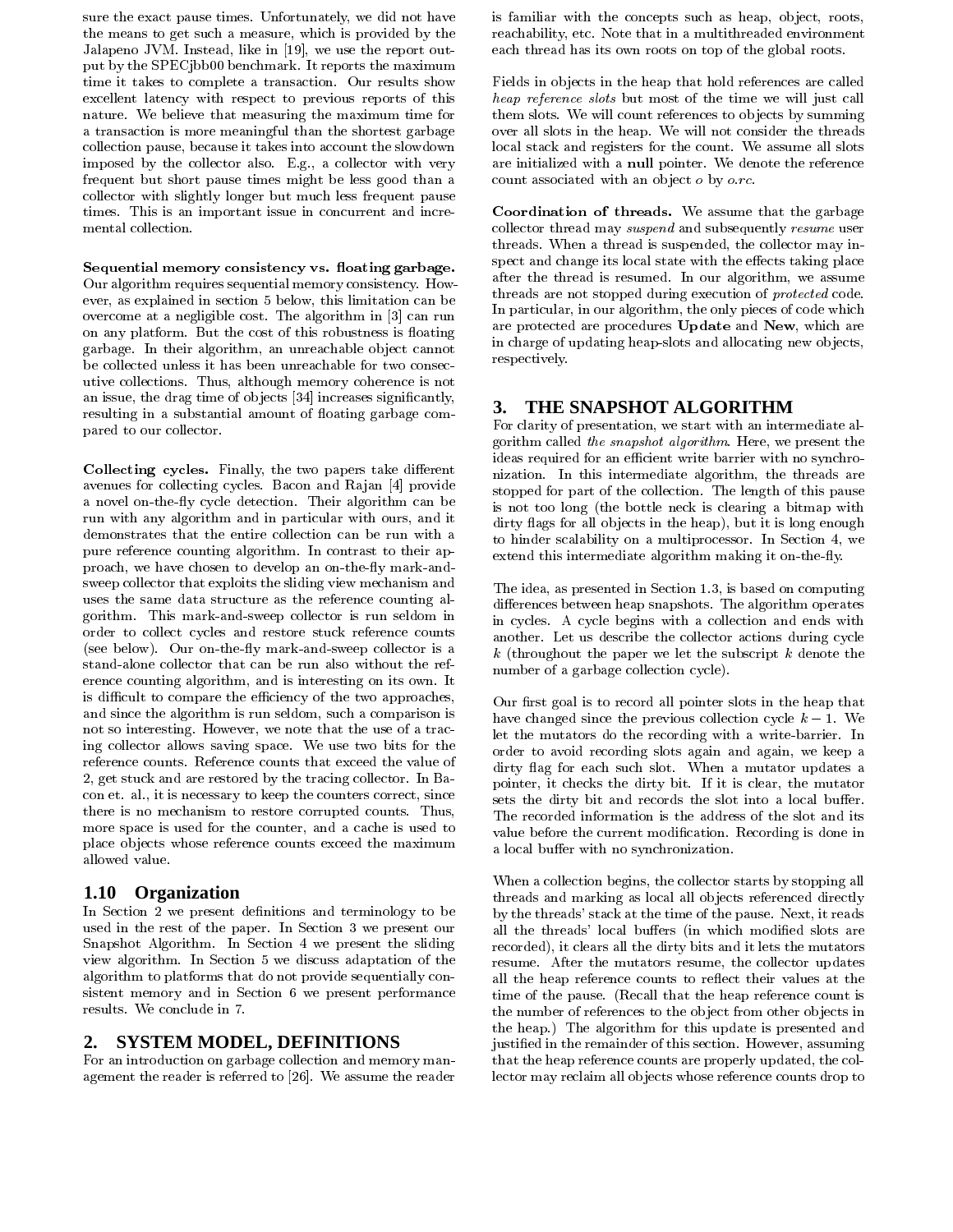

Figure 1: Mutator Code: for Allocation

|       | Procedure $Update(s: Slot, new: Object)$         |
|-------|--------------------------------------------------|
| begin |                                                  |
| 1.    | $local$ $old := read(s)$                         |
|       | // was s written to since the last cycle?        |
| 2.    | if $\neg Dirty(s)$ then                          |
|       | $// \dots$ no; keep a record of the old value.   |
| 3.    | $But fer_i[CurrPos_i] := \langle s, old \rangle$ |
| 4.    | $CurrPos_i := CurrPos_i + 1$                     |
| 5.    | $Dirty(s) := \textbf{true}$                      |
| 6.    | write(s, new)                                    |
| end   |                                                  |

Figure 2: Mutator Code: Update Operation

zero by this update and are not marked local. As usual, the reference counts of objects referenced by reclaimed objects are decremented and the reclamation proceeds recursively. A standard zero-count table (ZCT) [14] keeps track of all objects whose reference count drops to zero at any time. These objects are candidates for reclamation. We remark that whenever an object is created it has a zero heap reference count. Thus, all created objects are put in (a local) ZCT upon creation. The code for the create routine appears in Figure 1.

It remains to discuss updating the reference counts according to all modified slots between collection  $k-1$  and k. As explained in Section 1.3, for each such slot  $s$ , we need to know the object  $O_1$  that s pointed to at the pause of collection  $k-1$  and the object  $O_2$  that s points to at the pause of collection  $k$ . Once these values are known, the collector decrements the reference count of  $O_1$  and increments the reference count of  $O_2$ . When this operation is done for all modified slots, the reference counts are updated and match the state of the heap at the kth collection pause.

We go on now and describe how to obtain the addresses of objects  $O_1$  and  $O_2$ . We start with obtaining  $O_1$ . If no race occured when the slot s was first modified during this cycle, then the write barrier recorded the address of  $O<sub>1</sub>$  in the local buffer. It is the value that  $s$  held before that (first) modification. But suppose a race did occur between two (or more) threads trying to modify s. The code of the write barrier appears in Figure 2. If one of the updating threads sets the dirty flag of s before any other thread reads the dirty flag, then only one thread records this address and the recording will properly reflect the value of s at the  $k-1$ pause. Otherwise, more than one thread finds the dirty bit clear. Looking at the code, each thread starts by recording the old value of the slot, and only then it checks the dirty bit. On the other hand, the actual update of s occurs after the dirty bit is set. Thus, if a thread detects a clear dirty bit, then it is guaranteed that the value it records is the value of s before any of the threads has modified it. So while several threads may record the slot  $s$  in their buffers, all of them must record the same (correct) information. To summarize,

|       | Procedure Collection-Cycle |
|-------|----------------------------|
| begin |                            |
|       | Read-Current-State         |
| 2.    | Update-Reference-Counters  |
| 3.    | Read-Buffers               |
| 4.    | Fix-Undetermined-Slots     |
| 5.    | Reclaim-Garbage            |
| end   |                            |

Figure 3: Collector Code

in case a race occurs, it is possible that several threads record the slot s in their local buffers. However, all of them record the same correct value of s at the  $k-1$ st pause. When collecting the local buffers from all threads, care is taken to avoid multiple records of a slot. (For implementation details, see the full paper [28]). We conclude that the address of object  $O_1$  can be properly obtained.

We now explain how the collector obtains the address of  $O_2$ , the object that s references at the pause of collection k. Note that at the time the collector tries to obtain this value the threads are already running after the  $k$  pause. The collector starts by reading the current value of s. It then reads  $s$ 's dirty flag. If the flag is clear then  $s$  has not been modified since the pause of collection  $k$  and we are done. If the dirty bit of  $s$  is set, then it has been modified. But if it has been modified, then the value of s at pause  $k$  is currently recorded in one of the threads local buffers. This value can be obtained by searching the local buffers of all threads. Note that the threads need not be stopped for peeking at their buffers. We know that this slot has a record somewhere and it will not be changed until the next  $(k+1)$ collection.

The collector operation is given in Figure 3. In Read-Current-State the collector stops the threads, takes their buffers, mark objects directly referenced from the roots as local, takes all local ZCT's (including records of newly created objects), and clears all the dirty marks. The threads are then resumed. While the threads run, the collector updates the reference counts as much as it can (excluding slots that were modified since the pause). It then reads the current buffers of the threads (without stopping them) to get information on all slots modified since the last pause, and finish updating the reference counts. Finally, it (recursively) reclaims all objects with zero reference count that are not  $\operatorname*{marked}\operatorname*{local}.$ 

We remark that for the correctness of the algorithm, it is required that the stop of all mutators does not stop any of the mutators in the middle of a pointer modification. We do not elaborate on implementation issues. More discussion of this intermediate algorithm together with full code is given in the full paper [28]. The main goal of this section is to explain the write barrier that avoids synchronization. We now turn to the on-the-fly algorithm.

#### THE SLIDING VIEW ALGORITHM 4.

In the snapshot algorithm we have managed to execute a major part of the collection while the mutators run concurrently with the collector. The main disadvantage of this algorithm is the halting of the mutators in the beginning of the collection. During this halt all threads are stopped while the collector clears the dirty flags and receives the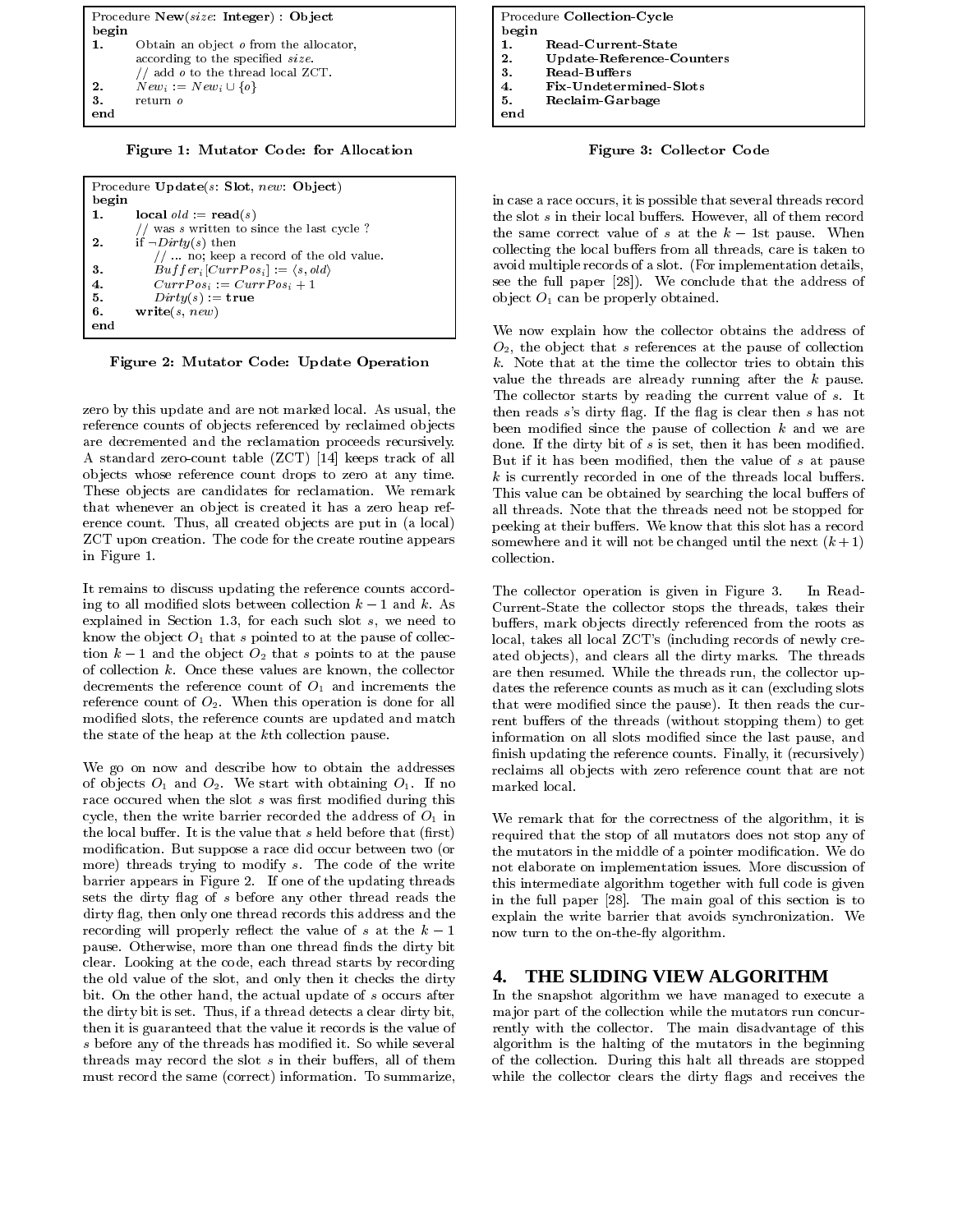mutators' buffers and local ZCTs. This halt hinders both efficiency, since only one processor executes the work and the rest are idle, and scalability, since more threads will cause more delays. While efficiency can be enhanced by parallelizing the flags' clearing phase, scalability calls for eliminating complete halts from the algorithm. This is indeed the case with our second algorithm, which avoids grinding halts completely.

A handshake [18, 17] is a synchronization mechanism in which each thread stops at a time to perform some transaction with the collector. Our algorithm uses four handshakes. Thus, mutators are only stopped one at a time, and only for a short interval, its duration depends on the size of mutators' local states.

In the snapshot algorithm we had a fixed point of time, namely, when all mutators were stopped, for which we computed the reference counts of all objects. Thus, it was easy to claim that if an object has a zero heap reference count at that time, and it is not local at that time, then it can be reclaimed. By dispensing with the complete halting of threads we no longer have this fixed point of time. Rather, we have a fuzzier picture of the system, formalized by the notion of a sliding view which is essentially a non-atomic picture of the heap. We show how sliding views can be used instead of atomic snapshots in order to devise a collection algorithm. This approach is similar to the way snapshots are taken in a distributed setting. Each mutator at a time will provide its view of the heap, and special care will be taken by the system to make sure that while the information is gathered, modifications of the heap do not foil the collection.

# 4.1 Scans and sliding views

Pictorially, a scan  $\sigma$  and the corresponding sliding view  $V_{\sigma}$ can be thought of as the process of traversing the heap along with the advance of time. Each pointer slot  $s$  in the heap is probed at time  $\sigma(s)$ ;  $V_{\sigma}(s)$  is set to the value of the probed pointer. For an object  $o$  and a sliding view  $V_{\sigma}$  we define the Asynchronous Reference Count of  $o$  with respect to  $V_{\sigma}$  to be the number of slots in  $V_{\sigma}$  referring to o:  $ARC(V_{\sigma}; o) \stackrel{\text{def}}{=}$  $|V_{\sigma}^{-1}(o)|$ 

Sliding views can be obtained incrementally, which will get us the benefit of not having to stop all mutators simultaneously in order to compute the view. But in order to use this information to safely collect garbage we need to be careful. Trying to use the snapshot algorithm when we are only guaranteed that logging and determining reflects some sliding view is bound to fail. For example, the only reference to object o may "move" from slot  $s_1$  to slot  $s_2$ , but a sliding view might miss the value of  $o$  in both  $s_1$  (reading it after modification) and  $s_2$  (reading it before modification).

We avoid these problems via a *snooping* mechanism. While the view is being read from the heap, we let the write-barrier mark any object that is assigned a new reference in the heap. We mark these objects as local, thus, preventing them from being collected in this collection cycle. (Recall that objects directly referenced by the roots are marked local to prevent collecting them because of a zero heap reference count.) We remark that there is nothing preventing the collection of these snooped objects in the next cycle. Assuming this snooping mechanism throughout the scan of the heap, we observe the following.

**Observation:** If object *o* has  $ARC(V_{\sigma}; o) = 0$ , i.e., it is not referenced by any pointer slot in the heap as reflected by the sliding view, and if object  $o$  is not referenced directly by the roots of the threads after the scan was completed, and if object *o* has not been marked local by the snooping mechanism while the heap (and the roots) were being scanned, then at the time the heap scan is completed, object  $o$  is unreachable and may be reclaimed.

Proof idea: If the object is referenced by a heap slot in the end of the scan, then this slot has either been pointing to this object when the scan of the heap read it, or it has been written to that slot later. Both cases do not fall in the criteria of unreachable objects in the observation. Finally, if no reference is written into the heap while the roots are scanned, and there is no reference from the roots to this object, then it is unreachable. Here we rely on the fact that a mutator is stopped while reading its stack, so no pointer may move while the thread stack is being read; and furthermore, in Java, a reference cannot be moved from the stack of one thread to another without being written to the heap. The full argument is given in the full paper.

Keeping this observation in mind, we are ready to present the sliding view algorithm. We break the description into two. We first describe (in Section 4.2 below) how a sliding view of the heap may be used to reclaim unreachable objects. We call it a *generic* algorithm since it may use any mechanism for obtaining the sliding view. Then, we describe how the reference counts of all objects can be updated according to a sliding view that is not actually taken. This is an extension of the ideas in the snapshot algorithm, still preserving the light write barrier.

# 4.2 Using sliding views to reclaim objects

Based on the above observation we present a generic garbage collection algorithm:

1. Each thread  $T_i$  has a flag, denoted  $Snoop_i$  which signifies whether the collector is in the midst of constructing a sliding view.

2. Mutator  $T_i$  executes a write barrier in order to perform a heap slot update. The generic algorithm requires that after the store proper to the slot is performed, i.e., the reference to o is written into slot s, the thread would probe its  $S_{\text{noop}_i}$ flag and, if the flag is set, would mark o as local. We call this probing of the  $Snoop_i$  flag and the subsequent marking snooping. Any specific implementation of the generic algorithm may require additional steps to be taken as part of the write barrier.

3. As usual, threads may not be suspended in the midst of an update.

- 4. A collection cycle contains the following stages:
	- 1. the collector raises the  $S_{\text{PQO}}$  flag of each thread. This indicates to the mutators that they should start snooping.
	- 2. the collector computes, using an implementation-specific mechanism, a scan  $\sigma$  and a corresponding sliding view,  $V_{\sigma}$ , concurrently with mutators' computations. The actual manner using which the collector computes  $V_{\sigma}$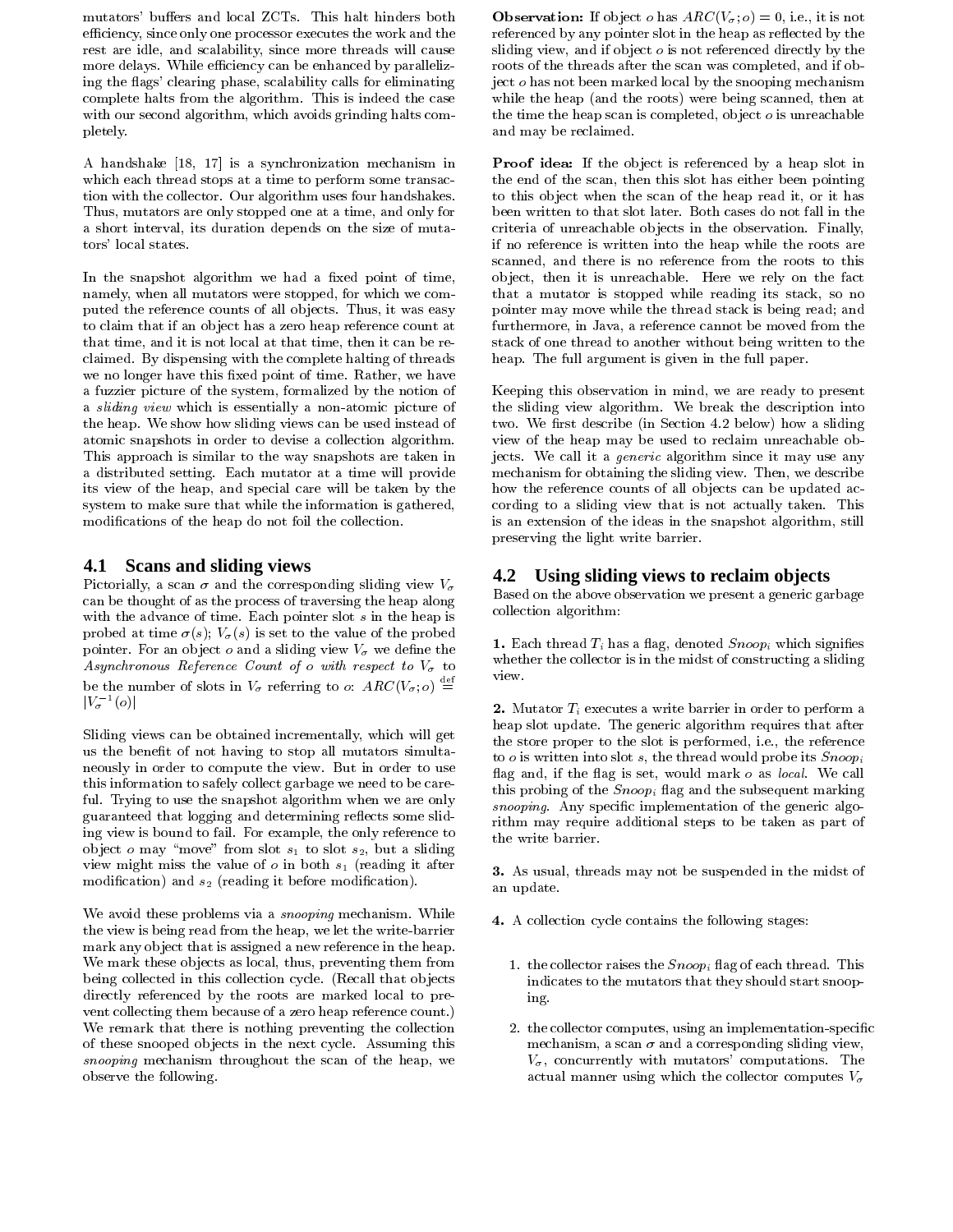is immaterial, it's just important that it arrives at a sliding view.

- 3. each thread is then suspended (one at a time), its  $S_{\text{noop}_i}$  flag is turned off and every object directly reachable from it is marked *local*. The thread is then resumed.
- 4. now, for each object  $o$  we let  $o, rc := ARC(V_{\sigma}, o)$ .
- 5. at that point, we can deduce that any object o that has  $o, rc = 0$  and that was not marked *local* is garbage.

Consider an object o with  $ARC(V_{\sigma}; o) = 0$  and which is not marked *local*. Since for each thread the  $Snoop<sub>i</sub>$  flag is set for the entire duration of the sliding view computation we conclude that  $o$ 's true reference count at the end of the heap scan is zero as well. It may be, however, that  $o$  is *directly reachable* from some thread at that time. Nevertheless, since no local reference to  $o$  was observed by any thread when its state was scanned (in stage (3) of the collector) and it was not "snooped" prior to it, any thread which possessed such a local reference must have discarded it prior to responding to the handshake of stage (3) without ever raising the heap reference count of o above zero. We conclude that by the time the handshake of stage  $(3)$  ends,  $o$  is garbage.

The snooping mechanism may lead to some floating garbage as we conservatively do not collect objects which are marked local, although such objects may become garbage before the cycle ends. However, such objects are bound to be collected in the next cycle.

We have termed this algorithm "generic" since the mechanism for computing the sliding view is unspecified. We next present an algorithm for updating the reference counts for an implicitly defined sliding view of the heap. When the algorithm is done, it holds for each object that  $o, rc =$  $ARC(V; o)$ , where V is the sliding view that was constructed implicitly. Since we are not interested in the sliding view itself but rather on its manifestation through the rc fields, this implicit computation suffices for collection purposes.

#### 4.3 **Obtaining the sliding view**

We use four handshakes during the collection cycle. The sliding view associated with a cycle spans from the beginning of the first handshake up to the end of the third handshake. The "sampling" timing of each individual slot in the scan is determined by mutators' logging regarding the slot. The snooping flags are raised prior to the first handshake and are turned off at the forth handshake. Thus, they are set for the entire duration of the scan, adhering to the snooping requirement of the generic sliding view algorithm.

Any slot which is changed between cycles is logged along with its value in the most recent sliding view, hence there is no loss of information regarding "old" values. It turns out from our analysis that inconsistent logging of slots is only possible between responding to the first and third handshakes of a cycle. Just after the fourth handshake, the collector employs a consolidation mechanism to consolidate any inconsistently logged slot into a fixed value. No thread would log a conflicting value after responding to the fourth handshake, hence no inconsistencies will be visible in the history for the next cycle.

```
Procedure Update(s: Slot, new: Object)begin
1.
         Object old := \text{read}(s)\overline{2}if \neg Dirty(s) then
3.
             Buffer_i[CurrPos_i] := \langle s, old \rangle\bf{4}CurrPos_i := CurrPos_i + 15.
            Dirty(s) := \textbf{true}6.write(s, new)
7.
        if Snoon; then
8.
            Locals_i := Locals_i \cup \{new\}end
```
Figure 4: Sliding View Algorithm: Update Operation

In addition, the collector always consolidates any slot which has been logged between the first and third handshakes, so there is no risk that the collector would use one value of a slot (before it is consolidated), and that value will be modified later by the consolidation mechanism. Hence the collector and mutators always "agree" on the values of slots in the sliding view.

We refer the reader to the full version in [28] where we systematically define the sliding view associated with a cycle and prove its properties. We now present the algorithm and the code.

#### $4.4$ **Mutator's code**

Mutators use the write barrier of the snapshot algorithm with the additional snooping and marking added after the store proper (see procedure Update in figure 4). Object creation is unchanged from the snapshot algorithm.

### 4.5 Collector's code

We now go over the main steps of the collection cycle. The code for each step is provided as well.

1. Signaling snooping. The collection starts with the collector raising the  $Snoop<sub>i</sub>$  flag of each thread, signaling to the mutators that it is about to start computing a sliding view.

2. Reading buffers (first handshake). during the handshake threads' buffers are retrieved and then are cleared. (These are the same thread buffers as in the first (snapshot) algorithm.) The slots which are listed in the buffers are exactly those slots that have been changed since the last cycle. However, in the sliding view scenario this notion requires more care. The meaning of "changing" in this asynchronous setting is defined as follows. A slot is changed during cycle  $k$  if some thread changed it after responding to the first handshake of cycle  $k$  and before responding to the first handshake of cycle  $k + 1$ .

Steps  $(1)$  and  $(2)$  are carried out by procedure Initiate-Collection-Cycle (figure 5).

3. Clearing. The dirty flags of the slots listed in the buffers are cleared. Note that the clearing occurs while the mutators are running. This step is carried out by procedure Clear-Dirty-Marks (figure 6). This step may clear dirty marks that have been concurrently set by the running mutators. Since we want to keep these dirty bits set, we will use the logging in the buffers (which contain all objects that have been marked dirty since the first handshake) to set these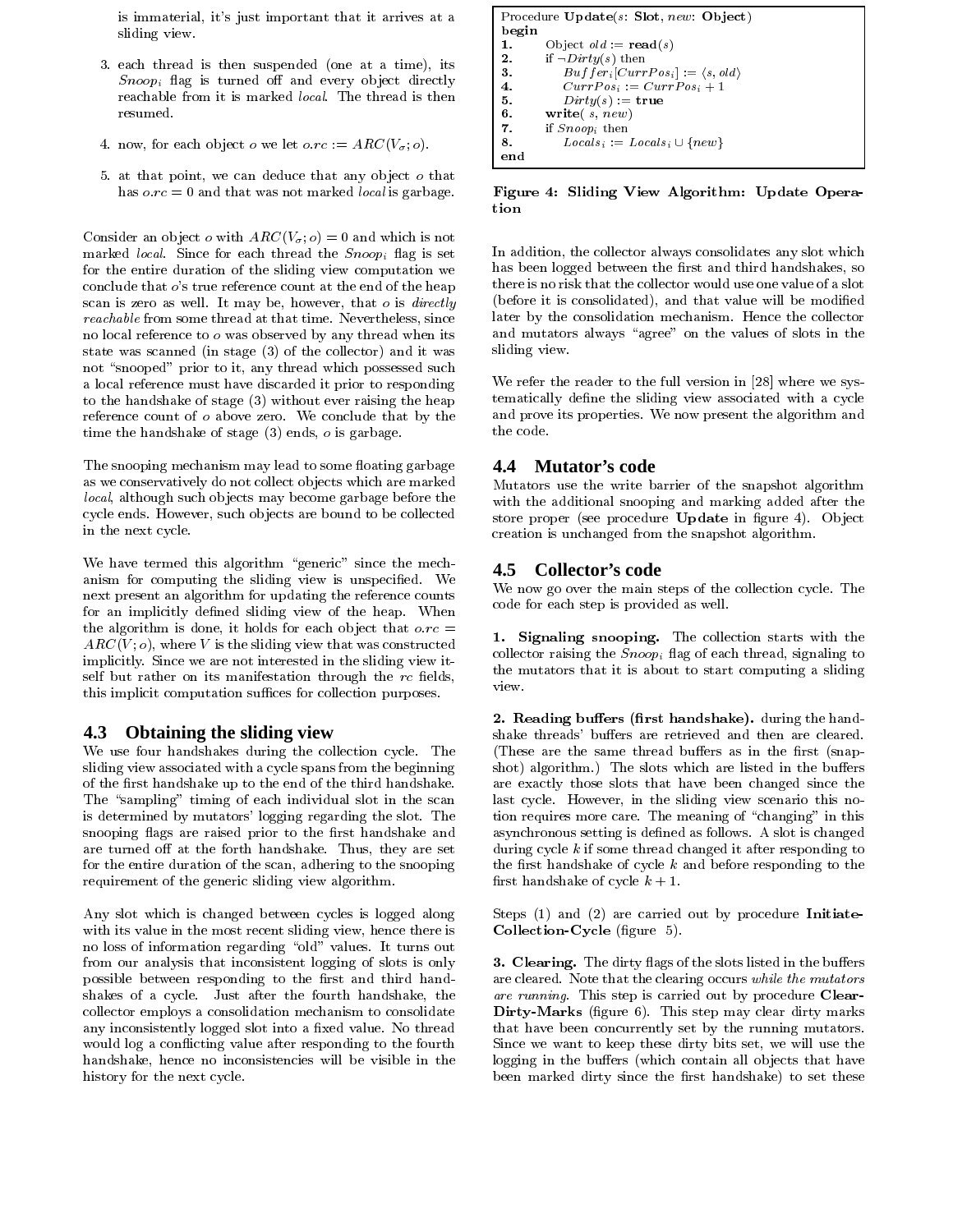|       | Procedure Initiate Collection Cycle  |  |  |  |  |
|-------|--------------------------------------|--|--|--|--|
| begin |                                      |  |  |  |  |
| 1.    | for each thread $T_i$ do             |  |  |  |  |
| 2.    | $S_{\mathit{noop}} := \mathtt{true}$ |  |  |  |  |
| 3.    | for each thread $T_i$ do             |  |  |  |  |
| 4.    | suspend thread $T_i$                 |  |  |  |  |
|       | // copy (without duplicates).        |  |  |  |  |
| 5.    | $Hist_k := Hist_k \cup$              |  |  |  |  |
|       | $But fer_i[1CurPos_i-1]$             |  |  |  |  |
|       | // clear buffer.                     |  |  |  |  |
| 6.    | $CurrPos_i := 1$                     |  |  |  |  |
| 7.    | resume $T_i$                         |  |  |  |  |
| end   |                                      |  |  |  |  |

Figure 5: Sliding View Algorithm: Procedure Initiate-Collection-Cycle

|       | Procedure Clear-Dirty-Marks                   |
|-------|-----------------------------------------------|
| begin |                                               |
| 1.    | for each $\langle s, o \rangle \in Hist_k$ do |
| 2.    | $Dirty(s) :=$ false                           |
| end   |                                               |

Figure 6: Sliding View Algorithm: Procedure Clear-Dirty-Marks

dirty bits on again.

4. Reinforcing dirty marks (second handshake). during the handshake the collector reads the contents of the threads' buffers (which contain slots that were logged since the first handshake). The collector then *reinforces*, i.e., sets, the flags of the slots listed in the buffers.

5. Assuring reinforcement is visible to all mutators (third handshake). The third handshake is carried out. Each thread is suspended and resumed with no further action. By the time all threads resume, we know that they view correctly all dirty bits. Namely, a slot is dirty iff it was modified by a thread that responded to the first handshake.

Steps (4) and (5) are executed by procedure Reinforce-Clearing-Conflict-Set (figure 7).

6. Consolidation (fourth handshake). During the fourth handshake thread local states are scanned and objects directly reachable from the roots are marked local. Threads' buffers are retrieved once more and are consolidated.

|       | Procedure Reinforce Clearing Conflict Set                 |
|-------|-----------------------------------------------------------|
| begin |                                                           |
| 1.    | $Clearly \subset \mathcal{C}$ on flict $Set_k := \oslash$ |
| 2.    | for each thread $T_i$ do                                  |
| 3.    | suspend thread $T_i$                                      |
| 4.    | $ClearingConflictSet_k :=$                                |
|       | $ClearingConflictSet_k \cup$                              |
|       | $Buffer_i[1 \dots CurrPos_i-1]$                           |
| 5.    | resume thread $T_i$                                       |
| 6.    | for each $s \in ClearingConflictSet_k$ do                 |
| 7.    | $Dirty(s) := \textbf{true}$                               |
| 8.    | for each thread $T_i$ do                                  |
| 9.    | suspend thread $T_i$                                      |
| 10.   | nop                                                       |
| 11.   | resume $T_i$                                              |
| end   |                                                           |

Figure 7: Sliding View Algorithm: Procedure Reinforce-Clearing-Conflict-Set

|            | Procedure Consolidate                                  |
|------------|--------------------------------------------------------|
| begin      |                                                        |
| 1.         | local $Temp := \oslash$                                |
| ${\bf 2.}$ | $Locals_k := \oslash$                                  |
| 3.         | for each thread $T_i$ do                               |
| 4.         | suspend thread $T_i$                                   |
| 5.         | $S_{\mathit{noop}_i} := \mathbf{false}$                |
|            | // copy and clear snooped objects set                  |
| 6.         | $Locals_k := Locals_k \cup Locals_i$                   |
| 7.         | $Locus_i := \oslash$                                   |
|            | // copy thread local state and $ZCT$ .                 |
| 8.         | $Locals_k := Locals_k \cup State_i$                    |
| 9.         | $ZCT_k := ZCT_k \cup New_i$                            |
| 10.        | $New_i := \oslash$                                     |
|            | // copy local buffer for consolidation.                |
| 11.        | $Temp := Temp \cup$                                    |
|            | $Buffer_i[1 \dots CurrPos_i-1]$                        |
|            | // clear local buffer.                                 |
| 12.        | $CurrPos_i := 1$                                       |
| 13.        | resume thread $T_i$                                    |
|            | // consolidate $Temp$ into $Hist_{k+1}$ .              |
| 14.        | $Hist_{k+1} := \emptyset$                              |
| 15.        | <b>local</b> Handled := $\oslash$                      |
| 16.        | for each $\langle s, v \rangle \in Temp$               |
| 17.        | if $s \notin Handled$ then                             |
| 18.        | $Handed := Handled \cup \{s\}$                         |
| 19.        | $Hist_{k+1} := Hist_{k+1} \cup \{\langle s,v\rangle\}$ |
| end        |                                                        |

Figure 8: Sliding View Algorithm: Procedure Consolidate

| Procedure Update-Reference-Counters                       |
|-----------------------------------------------------------|
| begin                                                     |
| $Under mined_k := \oslash$<br>1.                          |
| for each $\langle s, v \rangle$ pair in $Hist_k$ do<br>2. |
| $curr := read(s)$<br>3.                                   |
| if $\neg Dirty(s)$ then<br>4.                             |
| $curr.rc := curr.rc + 1$<br>5.                            |
| 6.<br>else                                                |
| 7.<br>$Undermined_k :=$                                   |
| $Under mined_k \cup \{s\}$                                |
| $v.rc := v.rc - 1$<br>8.                                  |
| if $v, rc = 0 \wedge v \notin \text{Locals}_k$ then<br>9. |
| $ZCT_k := ZCT_k \cup \{v\}$<br>10.                        |

Figure 9: Collector Code: ProcedureUpdate-**Reference-Counters** 

Consolidating threads' buffers amounts to the following. For any slot that appears in the threads' buffers accumulated between the first and fourth handshakes, pick any occurrence of the slot and copy it to a digested consistent history. All other occurrences of the slot are discarded.

The digested history replaces the accumulated threads' buffers. i.e., the history for the next cycle is comprised of the digested history of threads' logging between the first and fourth handshakes of the current cycle, unified with threads' buffers representing updates that will occur after the fourth handshake of the current cycle but before the first handshake of the next cycle. Consolidation is carried out by procedure Consolidate of figure 8.

7. Updating. The collector proceeds to adjust rc fields due to differences between the sliding views of the previous and current cycle. This is done exactly as in the snapshot algorithm (see figure 9). The collector fails to determine the "current" value of all slots that were modified (i.e., are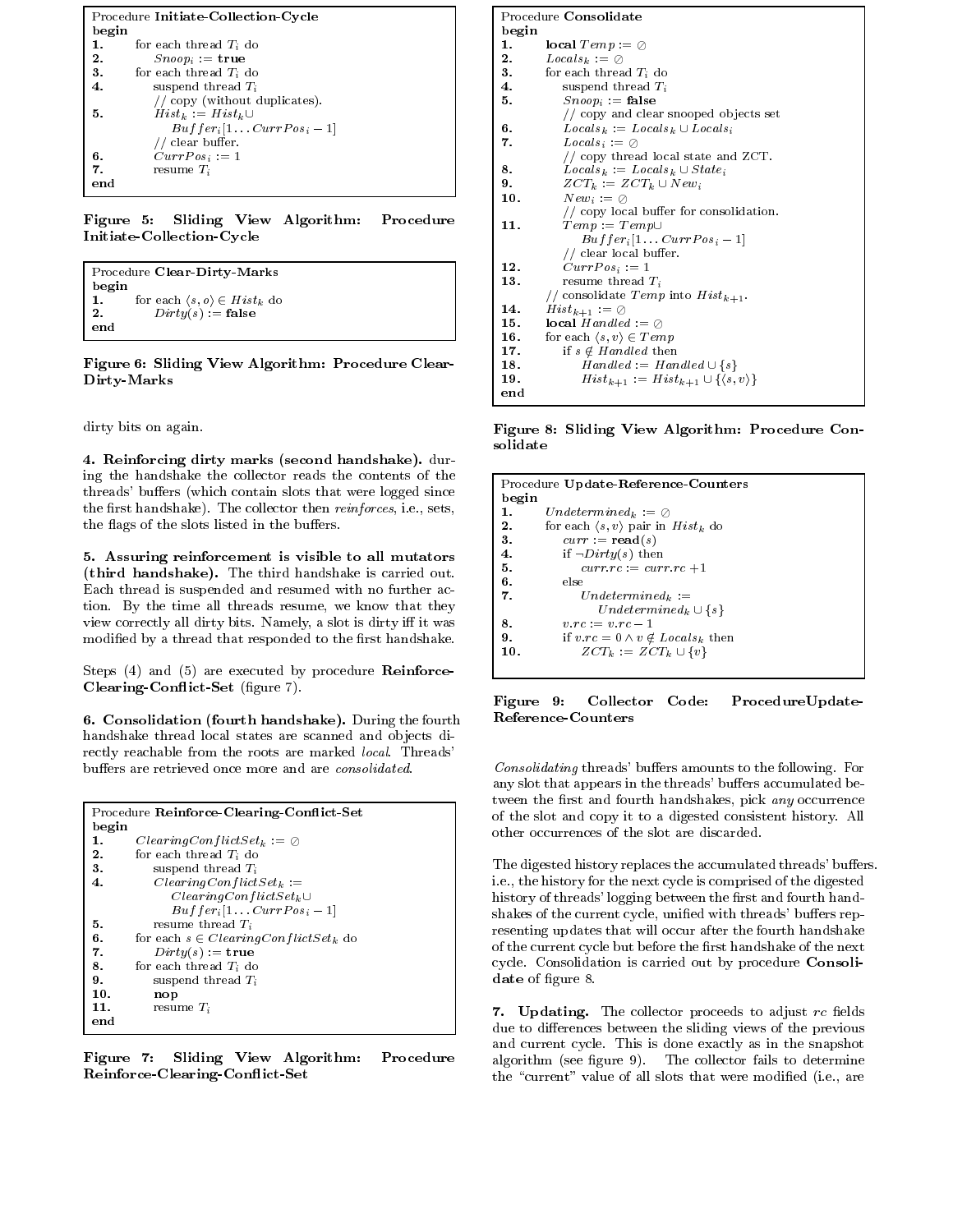|       | Procedure Read-Buffers                |
|-------|---------------------------------------|
| begin |                                       |
| 1.    | $Peek_k := \oslash$                   |
| 2.    | for each thread $T_i$ do              |
| 3.    | <b>local</b> $ProbedPos := CurrPos_i$ |
|       | // copy buffer (without duplicates.)  |
|       | $Peek_k := Peek_k \cup$               |
|       | $But fer_i[1 \tcdot ProbedPos-1]$     |
|       |                                       |

Figure 10: Collector Code: Procedure Read-Buffers

```
Procedure Merge-Fix-Sets
begin
       Peek_k := Peek_k \cup Hist_{k+1}1.
end
```
Figure 11: Sliding View Algorithm: Procedure Merge-Fix-Sets

dirty). These slots will be treated later and are now marked as *undetermined*.

8. Gathering information on undetermined slots. The collector asynchronously reads mutators' buffers (using the procedure Read-Buffers of figure 10). Then, in procedure Merge-Fix-Sets (figure 11) it unifies the set of read pairs with the digested history computed in the consolidation step. The set of undetermined slots is a subset of the slots appearing in the unified set so the collector may now proceed to look up the values of these undetermined slots.

9. Incrementing  $rc$  fields of objects referenced by undetermined slots. In procedure Fix-Undetermined-Slots (figure 12) any undetermined slot is looked up in the unified set and the rc field of the associated object is incremented.

10. Reclamation. Reclamation generally proceeds as in the previous algorithm, i.e., recursively freeing any object with zero rc field which is not marked local. We should be careful, however, not to reclaim objects whose slots appear in the digested history. i.e., objects which were modified since the cycle commenced but became garbage before it ended. The reclamation of such objects is deferred to the next cycle. Reclamation is carried out using the procedures Reclaim-Garbage (figure 13 and Collect (figure 14).

#### **MEMORY COHERENCE** 5.

As mentioned in the introduction, two simple modifications can make the algorithm suitable for platforms that do not guarantee sequential memory consistency. We list these modifications here and discuss their cost.

```
Procedure Fix-Undetermined-Slots
begin
         for each pair \langle s, v \rangle pair in Peek_k1.
            if s \in Undetermined_k do
\mathbf{2}{\bf 3} .
                v.rc := v.rc + 1end
```
Figure 12: Collector Code: Procedure Fix-**Undetermined-Slots** 

|       | Procedure Reclaim-Garbage                            |
|-------|------------------------------------------------------|
| begin |                                                      |
| 1.    | $ZCT_{k+1} := \emptyset$                             |
| 2.    | for each object $o \in ZCT_k$ do                     |
| 3.    | if $o, rc > 0$ then                                  |
| 4.    | $ZCT_k := ZCT_k - \{o\}$                             |
| 5.    | else if $o, rc = 0 \land o \in \text{Locals}_k$ then |
| 6.    | $ZCT_k := ZCT_k - \{o\}$                             |
| 7.    | $ZCT_{k+1} := ZCT_{k+1} \cup \{o\}$                  |
| 8.    | for each object $o \in ZCT_k$ do                     |
| 9.    | $\textbf{Collect}(o)$                                |
| end   |                                                      |

Figure 13: Collector Code: Procedure Reclaim-Garbage

```
Procedure Collect(o: Object)
begin
         local Defercollection := false1.
\overline{2}foreach slot s in o do
3.
            if Dirty(s) then
                DeferCollection := true\bf{4}5.
            else
6.val := \text{read}(s)\overline{7}.
                val.rc := val.rc - 1\mathbf{R}write(s, null)9.if val.rc = 0 then
                    if val \notin \mathit{Locals}_k then
10<sub>1</sub>11.
                        \textbf{Collect}(val)12.
                    else
                        ZCT_{k+1} := ZCT_{k+1} \cup \{val\}13.
         if \negDeferCollection then
14.
15.
            return o to the general purpose allocator.
16.
         else
             ZCT_{k+1} := ZCT_{k+1} \cup \{o\}17.
end
```
Figure 14: Sliding View Algorithm: Procedure Collect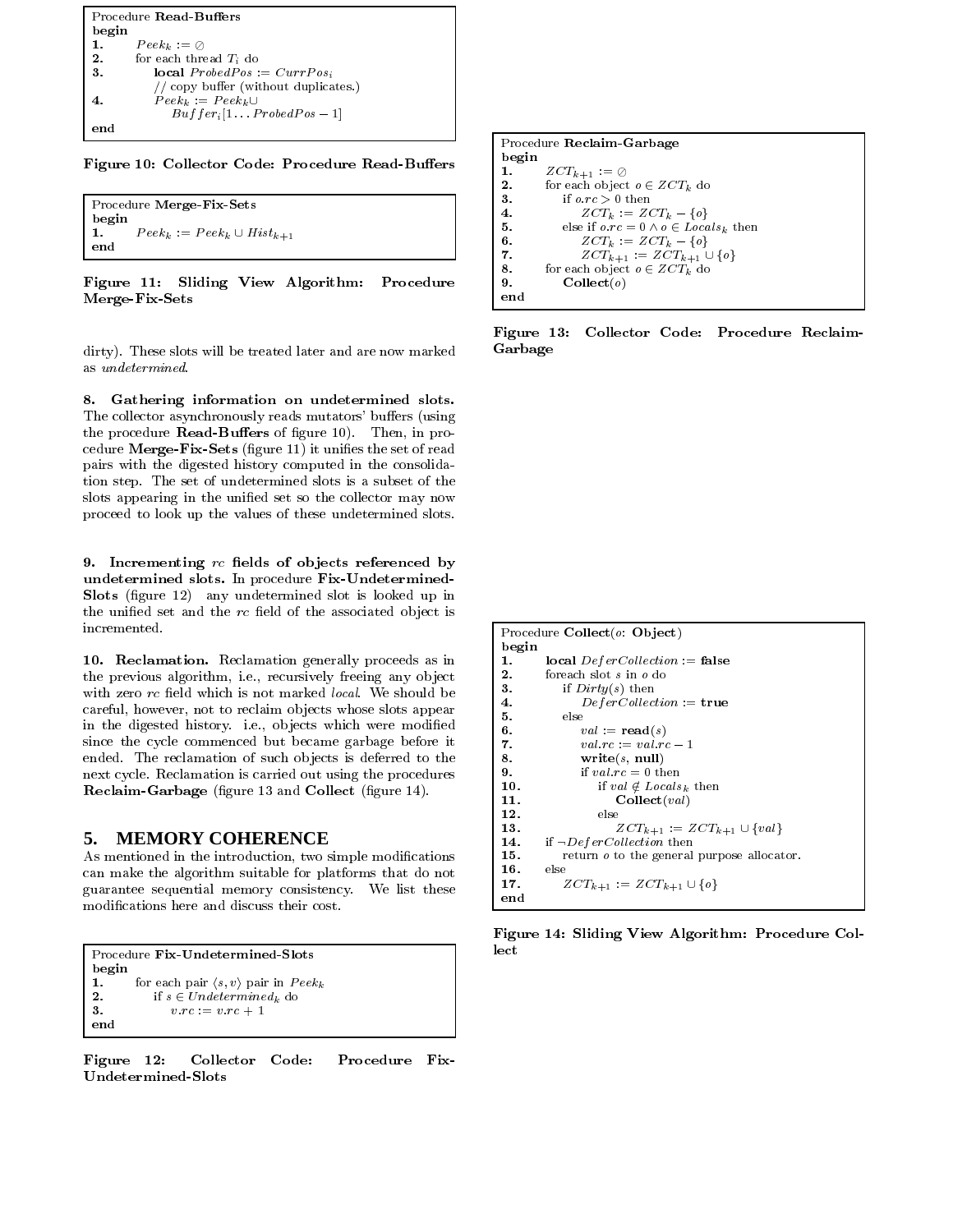We first note that most platforms provide a sequentially consistent view of the memory for reads and writes made to the same word. Furthermore, this guarantee is provided more generally within the coherence granule. Namely, a guarantee on a sequential consistency is made for an entity that is larger than one word of memory. It is made on the coherence granule of the platform, which is usually of the size of the cache line. We keep this guarantee in mind and turn to the algorithm. There are three dependencies on instruction ordering in the algorithm.

Dependency 1: in the write barrier, the reads and writes of the dirty flag and the pointer slot must be executed in the order stated in the algorithm. To solve this dependency, we note that in most cases the dirty bit and the pointer slot reside on the same coherence granule. In our implementation, we keep the dirty bit in the header of the object. Thus, we only need to perform a memory synchronization barrier for objects whose dirty bit does not reside on the same coherence granule with the modified slot. Furthermore, the write barrier begins with a check whether the object is not dirty. The synchronization barrier is required only if the check is validated, i.e., the object is not dirty.

Cost: As reported in a study of the SPECjvm98 benchmarks [15] and is implied by the results of Chilimbi and Larus [9], most objects are small. For example, the median of the object size runs between 12 to 24 [15]. The size of the cache line ranges between 32 to 128 depending on the platform. Furthermore, our measures show that objects tested in the write barrier rarely turn out not dirty. For the javac benchmark this happens less than once in a hundred, and for the SPECjbb benchmark and all the other SPECjvm98 benchmarks this happens less than once in a thousand. So the vast majority of the pointer updates require no cost for handling memory coherence. To summarize, the number of actual pointer modifications whose write barriers require a synchronization overhead (i.e., large objects that are not dirty) is tiny and we expect to see negligible impact on the running time.

Dependency 2: the modification of the snoop flag. We assume that the modification of the snoop flag is visible to all threads before we actually start the first handshake. To make sure this is the case, we can add a preliminary handshake in the beginning of the cycle in which the snoop flags are raised (currently this is done without stopping the threads).

Cost: this is done once per collection cycle and is thus negligible compared to the overall running time of the collection cycle (and to the running time of the program).

We remark that we have not implemented these two modifications, yet, we have not witnessed any problem caused by reordering instructions by the Intel platform.

### 6. AN IMPLEMENTATION FOR JAVA

We have implemented our algorithm on SUN's Java Virtual Machine 1.2.2. The implementation was done for the interpreter (no JIT). In both the original and modified JVM we used the assembler loop (it was modified to take into account the write barrier and a modified object layout). We ran the measurements on a 4-way IBM Netfinity 8500R server with a 550MHz Intel Pentium III Xeon processor and 2GB

|                             | Heap Size (MB)      |                |         |
|-----------------------------|---------------------|----------------|---------|
|                             |                     | 600            | 1200    |
| score in JBB's              | Original            | 1,131.3        | 1,101.0 |
| throughput units            | -RC                 | 1.101.7        | 1.108.3 |
|                             | Change in JBB score |                |         |
| Maximal response            | Original            | 7763           | 16,100  |
| time (milliseconds)         | 115                 | 110            |         |
| Times RC is more responsive | $\times 67.5$       | $\times$ 146.4 |         |

Figure 15: Throughput and latency of the reference counting collector and the original collector in standard SPECjbb runs, with 600 MB and 1200 MB heaps.

| $\operatorname{Threads}$ |      |              |              |             |            | 10          | 15          |
|--------------------------|------|--------------|--------------|-------------|------------|-------------|-------------|
| Original                 | 7433 | 8037         | 8463         | 6923        | 7857       | 7536        | 6593        |
| RС                       | 16   | 16           | 47           | 78          | 110        | 146         | 250         |
| Times RC                 |      |              |              |             |            |             |             |
| is more                  |      |              |              |             |            |             |             |
| responsive               | ×464 | $\times 502$ | $\times 180$ | $\times 88$ | $\times71$ | $\times 51$ | $\times 26$ |

Figure 16: Maximal response time, in milliseconds, of the original JVM and our reference counting collectors in a series of SPECjbb2000 runs with a fixed number of threads per run and a 600 MB heap.

of physical memory. We measured our algorithm's performance characteristics compared to the original algorithm used in the JVM. We also measured the run of our collector on a client machine: a single Pentium III at 500Mhz with 256MB of physical memory.

We used two standard testing suites: SPECjbb2000 and JPECjym98. These benchmarks are described in detail in SPEC's Web site[37]. We target our reference counting algorithm for use with big heaps. Thus, we used a 1,200MB Java heap for the JBB server benchmark. We also present the (bit worse) results for a Java heap of size 600MB. For the jym98 client benchmarks we used a 64MB heap.

## **6.1 Server performance**

A standard execution of SPECjbb requires a multi-phased run with increasing number of threads. Each phase lasts for two minutes with a ramp-up period of half a minute before each phase. Prior to the beginning of each phase a synchronous GC cycle may or may not occur, at the discretion of the tester. We decided not to perform this synchronous garbage collection as we believe it defeats capturing real world scenarios in which the server is not given a chance for this "offline" behavior so often. The results presented here are averaged over three standard runs.

Figure 15 shows throughput and latency of the reference counting algorithm compared to the original JVM: while we essentially retain the throughput attained by the original JVM, we improve the maximal response time by two orders of magnitude. To illustrate, the original JVM may take as long as 16 seconds to complete a JBB transaction while we never require more than 130 milliseconds. To get some more measurements of the latency, we also checked the latency as a function of the number of threads ran by SPECjbb00. We compared the response time of the original JVM with our reference counting collector. This non-standard run of the benchmark is reported in Figure 16.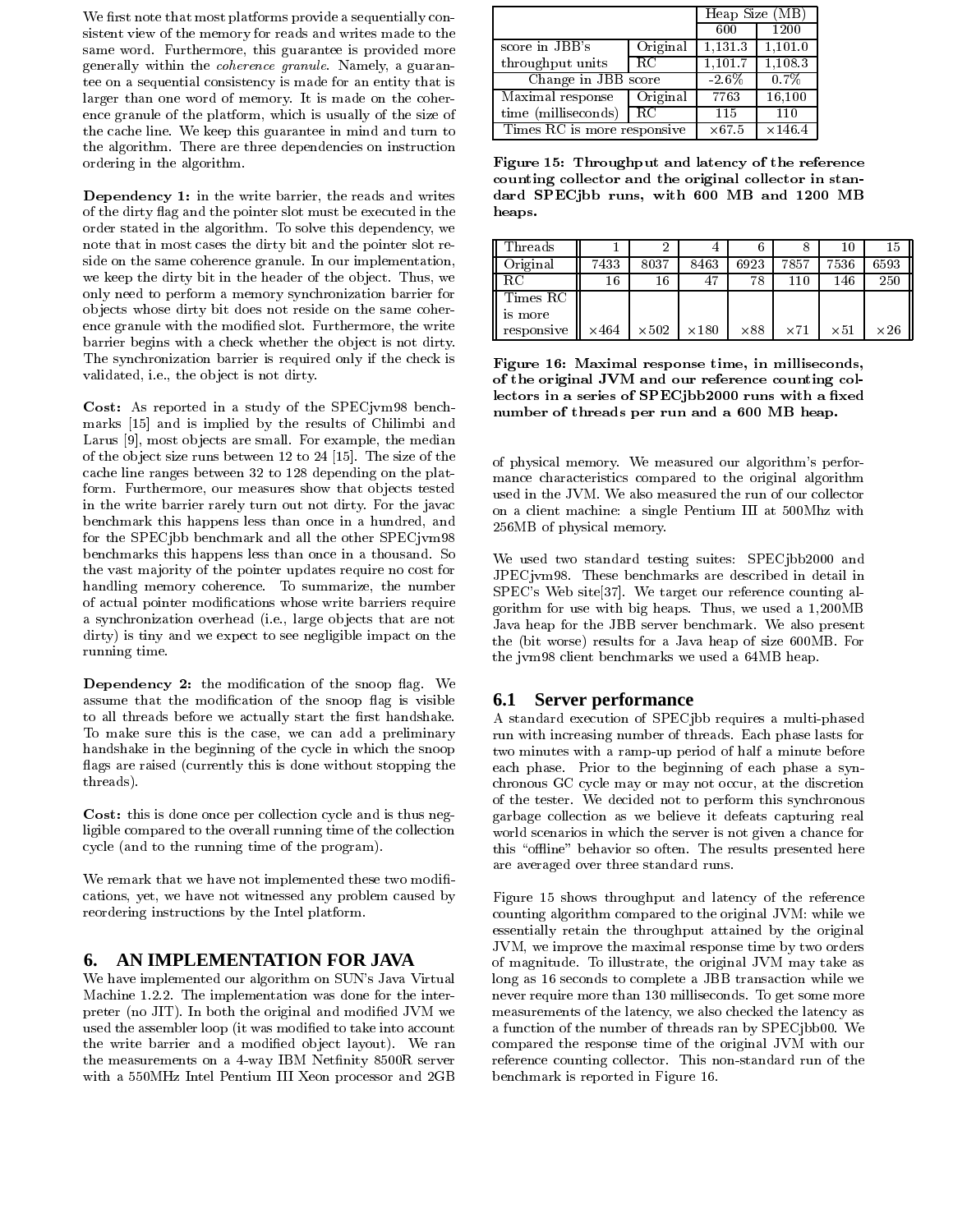| Threads |          | Time to completion | % Improvement |
|---------|----------|--------------------|---------------|
|         |          | seconds)           |               |
|         | Original | $_{\rm RC}$        |               |
|         | 93       | 88.6               | 4.9%          |
| 2       | 71.9     | 68.5               | $5.0\%$       |
| 3       | 56.3     | 52.5               | 7.2%          |
|         | 57.2     | 54.2               | $5.6\%$       |
|         | 58.2     | 52.3               | 11.4%         |
| 12      | 58       | 57.9               | 0.2%          |
| 16      | 59       | 59.1               | $-0.1\%$      |

Figure 17: Time to completion, in seconds, of the MTRT benchmark, with varying number of threads.

| 'hreads |         |  |  |    |  |
|---------|---------|--|--|----|--|
| riginal | 24<br>Ш |  |  |    |  |
|         |         |  |  | つに |  |

Figure 18: MB allocated at the end of a SPECjbb run with a fixed number of threads and a heap of 600 MB.

The second benchmark that we have used is MTRT (multithreaded ray tracer). This benchmark does not measure response time, only elapsed running time, which corresponds to the JVM's throughput. As can be seen from figure 17 the reference counting collector outperforms the original JVM with an improvement of up to 10% in the total running time.

In Figure 18 we present measurements of the heap consumption. The reason for increased consumption in the reference counting algorithm is the lack of compaction yielding more fragmentation and the space required for the dirty bit (which is implemented as an extra pointer per object, refer to the full paper [28] for details). We remark that since we do not move objects for compaction, we can get most of this waste back by joining the object and its handle and getting rid of the handle pointer to the object.

In addition to the space occupied directly by objects we also allocate memory from the operating system for the following data structures:

**ZCT:** we implement the ZCT as a bitmap with each potential object address having an associated bit in the bitmap. Since the object alignment is eight bytes the ZCT requires a sixteenth of the heap.

Snoop/local marks: similarly, we mark objects as snooped using a bitmap which requires an additional sixteenth of the heap.

Reference counters: the reference counters are implemented in a bitmap which associates each potential object address with a two bit counter. Hence this bitmap requires an additional eighth of the heap.

Buffers: local ZCTs, update buffers and snoop buffers are all allocated from the same pool of buffers. We have used a fixed buffer size of 64 KB and usually the "working set" of buffers didn't exceed twenty simultaneously allocated buffers, which amounts to less than two MB of additional memory.

#### 6.2 **Client performance**

| Benchmark | Time to completion   |        |  |  |  |
|-----------|----------------------|--------|--|--|--|
|           | $(\mathrm{seconds})$ |        |  |  |  |
|           | Original             | RС     |  |  |  |
| Total     | 2582.2               | 2676.0 |  |  |  |
| compress  | 720.8                | 723.3  |  |  |  |
| db        | 374.0                | 383.7  |  |  |  |
| jack      | 264.6                | 299.7  |  |  |  |
| javac     | 225.0                | 235.2  |  |  |  |
| jess      | 181.7                | 209.7  |  |  |  |
| mpegaudio | 607.1                | 610.6  |  |  |  |

Figure 19: Elapsed time for the execution of the entire SPECjvm98 suite and intermediate execution time of a double-run for each of the suite's members. All measurements are in seconds.

While we have targeted our collector for multi-processor environments we still wanted to verify that it is performant in a single-processor setting. To that end we have used the SPECjvm98 benchmark suite. We used the suite using the test harness, performing standard<sup>1</sup> automated runs of all the benchmarks in the suite. In a standard automated run, each benchmark is ran twice and all benchmarks are ran on the same JVM one after the other. Figure 19 shows the elapsed time of the entire automated run and the time for each double run of each benchmark. As can be seen from figure 19, the reference counting collector was only  $3.6\%$ percent slower than the original JVM. Given that we pay the overheads of concurrent collection while we're not benefiting from the availability of multiple processors these are very good results.

# **6.3** Collector characteristics

We also include some measurements of the collector characteristics. Due to lack of space, we only mention a couple of them briefly. First, we measured the number of objects that have reached a stuck count (i.e.,  $o$ ,  $RC = 3$ ). Recall that we keep only two bits for the reference count and an object whose RC is increased to 3 is considered stuck. This reference count is resolved only in the following run of the mark and sweep collector. It turns out that for most benchmarks this happens to less than 1% of the objects. For compress, javac, and mpegaudio this number was higher: between 3.7% to 4.7% of the objects.

Stuck pointers and cycles prevent the reference counting collector from collecting all dead objects. We check the effectiveness of the collector in Figure 20. Except for javac, which uses many cyclic structures, and to a lesser degree the db benchmark, the benchmarks have demonstrated a low degree of sensitivity to reference counting. This supports the assumption that we may use reference counting for most garbage collection cycles and only occasionally resort to tracing.

#### **CONCLUSIONS** 7.

We have presented a novel on-the-fly reference counting garbage collector with low latency and high throughput. The algorithm uses extremely low synchronization overhead: the barriers for modifying a reference and the barrier for creating a new object are very short and in particular, require

<sup>&</sup>lt;sup>1</sup>The standard run requires running the harness through a Web server while we performed the tests directly off the disk. Aside from that, the executions were standard.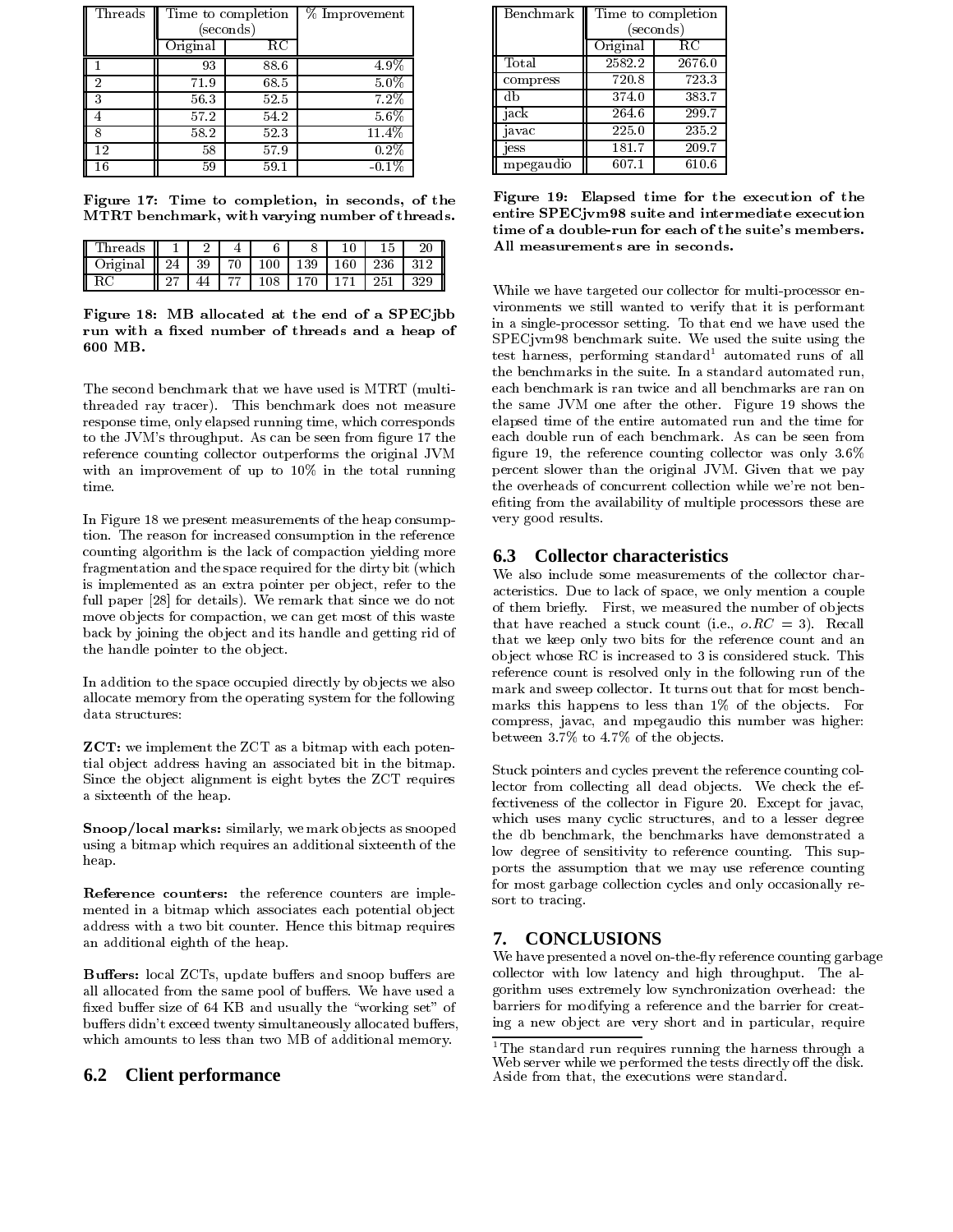| Benchmark | % Reclaimed | % Reclaimed |
|-----------|-------------|-------------|
|           | by tracing  | by RC       |
| ibb       | 97.5%       | $96.5\%$    |
| compress  | 73.5%       | 72.1%       |
| db        | 99.6%       | 90.5%       |
| jack      | 99.6%       | 96.8%       |
| javac     | 99.6%       | 66.1%       |
| jess      | $99.8\%$    | 99.5%       |
| mpegaudio | 74.2%       | 69.6%       |

Figure 20: Percentage of objects reclaimed by (1) the original collector and (2) the reference counting collector when used without the backing mark-andsweep collector.

no strong synchronized operations such as a compare-andswap instruction. Furthermore, there is no particular point in which all threads must be suspended simultaneously. Instead, each thread cooperates with the collector by being shortly suspended four times during each collection cycle.

We have implemented our collector on SUN's Java Virtual Machine 1.8 and presented measurements showing excellent latency and a throughput that is comparable to the original mark-sweep-compact collector.

# 8. ACKNOWLEDGMENT

We thank Hillel Kolodner for helpful discussions.

### **REFERENCES**

- [1] Alfred V. Aho, Brian W. Kernighan, and Peter J. Weinberger. The AWK Programming Language. Addison-Wesley, 1988.
- [2] Andrew W. Appel, John R. Ellis, and Kai Li. Real-time concurrent collection on stock multiprocessors.  $ACM$   $SIGPLAN$  $Notices, 23(7):11-20, 1988.$
- [3] D. Bacon, C. Attanasio, H. Lee, V. Rajan, and S. Smith. Java without the coffee breaks: A nonintrusive multiprocessor garbage collector. To appear in the ACM SIGPLAN Conference on Programming Language Design and Implementation (PLDI), Snowbird, Utah, June 20-22 2001.
- [4] D. Bacon and V. Rajan. Concurrent Cycle Collection in Reference Counted Systems. To appear in the Fifteenth European Conference on Object-Oriented Programming (ECOOP) University Eötvös Lorand, Budapest, Hungary, June 18-22 2001.
- [5] Henry G. Baker. List processing in real-time on a serial computer. Communications of the ACM, 21(4):280-94, 1978.
- [6] Henry G. Baker. Minimising reference count updating with deferred and anchored pointers for functional data structures. ACM SIGPLAN Notices, 29(9), September 1994.
- [7] Hans-Juergen Böhm, Alan J. Demers, and Scott Shenker. Mostly parallel garbage collection. ACM SIGPLAN Notices,  $26(6):157-164, 1991.$
- [8] T. Chikayama and Y. Kimura. Multiple reference management in Flat GHC. ICLP, pages 276-293, 1987.
- [9] Trishul M. Chilimbi and James R. Larus. Using generational garbage collection to implement cache-conscious data placement. In Proceedings of the First International Symposium on Memory Management, volume 34(3) of ACM SIGPLAN Notices, October 1998, pages 37-48.
- [10] George E. Collins. A method for overlapping and erasure of lists. Communications of the  $ACM$ ,  $3(12):655-657$ , December 1960.
- [11] Jim Crammond. A garbage collection algorithm for shared memory parallel processors. International Journal Of Parallel  $Programming, 17(6): 497-522, 1988.$
- [12] John DeTreville. Experience with concurrent garbage collectors for Modula-2+. Technical Report 64, DEC Systems Research Center, Palo Alto, CA, August 1990.
- [13] John DeTreville. Experience with garbage collection for modula 2+ in the topaz environment. In OOPSLA/ECOOP '90 Workshop on Garbage Collection in Object-Oriented Systems, October 1990.
- [14] L. Peter Deutsch and Daniel G. Bobrow. An efficient incremental automatic garbage collector. Communications of the  $ACM$ , 19(9):522-526, September 1976.
- [15] Sylvia Dieckmann and Urs Hölzle. A Study of the Allocation Behavior of the SPECjvm98 Java Benchmarks. Proceedings of the European Conference on Object-Oriented Programming (ECOOP'99), Lecture Notes on Computer Science, Springer Verlag, June 1999.

L. Peter Deutsch and Daniel G. Bobrow. An efficient incremental automatic garbage collector. Communications of the ACM, 19(9):522-526, September 1976.

- [16] Edsgar W. Dijkstra, Leslie Lamport, A. J. Martin, C. S. Scholten, and E. F. M. Steffens. On-the-fly garbage collection: An exercise in cooperation. Communications of the ACM, 21(11):965-975, November 1978.
- [17] Damien Doligez and Georges Gonthier. Portable, unobtrusive garbage collection for multiprocessor systems. In POPL 1994.
- [18] Damien Doligez and Xavier Leroy. A concurrent generational garbage collector for a multi-threaded implementation of ML. In  $POPL$  1993.
- [19] Tamar Domani, Elliot K. Kolodner, Ethan Lewis, Elliot E. Salant, Katherine Barabash, Itai Lahan, Yossi Levanoni, Erez Petrank, and Igor Yanover. Implementing an On-the-fly Garbage Collector for Java. The 2000 International Symposium on Memory Management, October, 2000.
- [20] Toshio Endo, Kenjiro Taura, and Akinori Yonezawa. A scalable mark-sweep garbage collector on large-scale shared-memory machines. In Proceedings of High Performance Computing and  $Networking$  (SC'97), 1997.
- [21] Shinichi Furusou, Satoshi Matsuoka, and Akinori Yonezawa. Parallel conservative garbage collection with fast allocation Paul R. Wilson and Barry Hayes, editors, OOPSLA/ECOOP '91 Workshop on Garbage Collection in Object-Oriented Systems, 1991.
- [22] Adele Goldberg and D. Robson. Smalltalk-80: The Language and its Implementation. Addison-Wesley, 1983.
- [23] Atsuhiro Goto, Y. Kimura, T. Nakagawa, and T. Chikayama. Lazy reference counting: An incremental garbage collection method for parallel inference machines. ICLP, pages 1241-1256, 1988.
- [24] Robert H. Halstead. Multilisp: A language for concurrent symbolic computation. ACM TOPLAS,  $7(4):501-538$ , October 1985.
- [25] Maurice Herlihy and J. Eliot B Moss. Non-blocking garbage collection for multiprocessors. Technical Report CRL 90/9, DEC Cambridge Research Laboratory, 1990.
- [26] Richard E. Jones and Rafael Lins. Garbage Collection: Algorithms for Automatic Dynamic Memory Management. Wiley, July 1996.
- [27] Elliot K. Kolodner and Erez Petrank. Parallel copying garbage collection using delayed allocation. Technical Report 88.384, IBM Haifa Research Lab, November 1999. Available at http://www.cs.princeton.edu/~erez/publications.html.
- [28] Yossi Levanoni and Erez Petrank. A scalable reference counting garbage collector. Technical Report CS0967, Technion, Israel Institute of Technology, November 1999. Available at http://www.cs.technion.ac.il/~erez/publications.html.
- [29] James S. Miller and B. Epstein. Garbage collection in MultiScheme. In US/Japan Workshop on Parallel Lisp, LNCS  $441$ , pages 138-160, June 1990.
- [30] James W. O'Toole and Scott M. Nettles. Concurrent replicating garbage collection. Also LFP94 and OOPSLA93 Workshop on Memory Management and Garbage Collection.